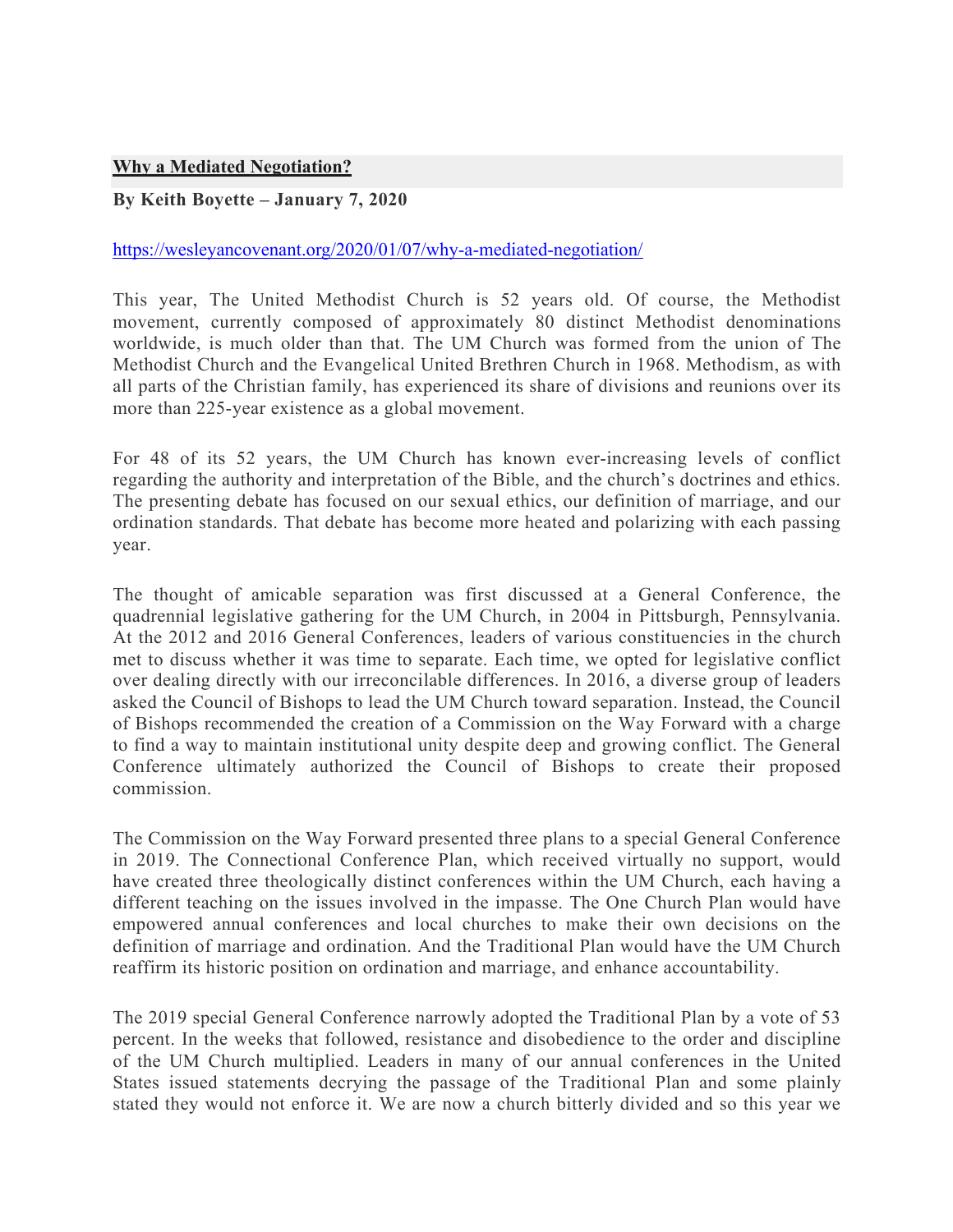are set up for another contentious and harmful General Conference in Minneapolis, Minnesota unless we can write a different narrative.

As the debate in the UM Church progressed, three constituencies emerged along a continuum – (1) traditionalists who have a high view of Scripture, its authority and interpretation, and who uphold the church's historic definition of marriage and ordination standards, (2) centrists, who also claim to have a high view of Scripture, but believe competing teachings on these matters can co-exist in one church, and (3) progressives who, as a matter of justice, believe the church must liberalize its sexual ethics, it teachings on marriage, and its ordination standards.

Two significant responses resulted from the 2019 special General Conference. First, the distance between the progressive and centrist positions nearly disappeared. Many centrists have now adopted the position of the progressives. Second, prior to 2019, traditionalists were arrayed along a continuum between traditionalists who were leaning into the UM Church (those who wanted to continue to work for upholding historic Christian teachings and practices within the UM Church) and traditionalists who were leaning out of the denomination (those who saw the toxic nature of the battle, the increasing inability of church leaders to maintain good order and discipline, and all the harm it was doing to local congregations and the denomination). After the 2019 special General Conference and the ensuing resistance and disobedience, more traditionalists moved to the leaning out part of this continuum. These two responses – the coalescing of centrists and progressives and more traditionalists now leaning out of the denomination – simply reemphasized the deep fissure within the church.

The mediated negotiations began in this environment. Bishop John Yambasu from the Sierra Leone Episcopal Area in Africa and Bishop Christian Alsted from the Nordic-Baltic Episcopal in Europe invited traditionalist (myself included), centrist, and progressive leaders to participate in a conversation aimed at resolving our church's decades long dispute. Traditionalist leaders participated because of our desire to end the conflict and create a healthier and more hopeful future for traditional laity, clergy, and churches.

For the first time, the mediated negotiation brought together leaders of every major advocacy group associated with the constituencies involved in the conflict plus bishops (eventually including Bishop Ken Carter of the Florida Episcopal Area and president of the Council of Bishops and Bishop Cynthia Fierro Harvey of the Louisiana Episcopal Area and the council's president-elect). International leaders (three additional bishops and one clergyperson) also joined as the negotiations continued. And very importantly, Kenneth Feinberg, the internationally renowned attorney, offered his services to facilitate the negotiations. Eventually, after several sessions, a group of 16 participants arrived at a comprehensive agreement called the "Protocol of Reconciliation & Grace through Separation," a proposal we all hope will end the conflict in the UM Church. A FAQ was also prepared by the group.